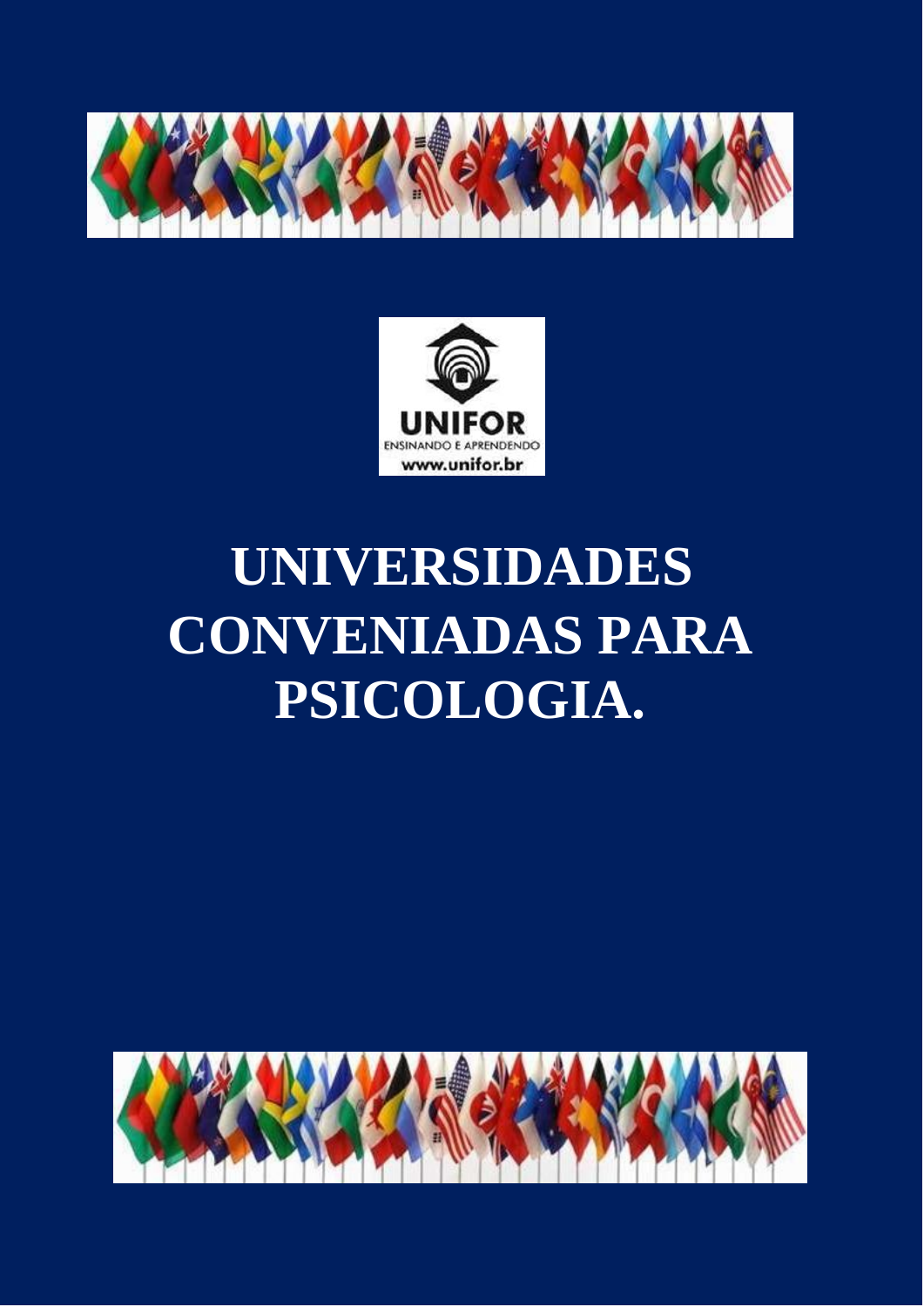# **ARGENTINA:**

[UNIVERSIDAD ARGENTINA JOHN F. KENNEDY](https://www.kennedy.edu.ar/)

# **CANADÁ:**

[UNIVERSITÉ DE SHERBROOKE](https://www.usherbrooke.ca/admission/programme/225/baccalaureat-en-psychologie/) \*\*\*

[UNIVERSITÉ BISHOP'S](https://www.ubishops.ca/academic-programs/faculty-of-arts-and-science/social-sciences/psychology/courses-programs/) \*\*\*

UNIVERSITÉ DU QUÉBEC [EN ABITIBI-TÉMISCAMINGUE](https://www.uqat.ca/etudes/developpement-humain-et-social/) \*\*\*

[UNIVERSITÉ DU QUÉBEC EN OUTAOUAIS](https://uqo.ca/mod/psychologie/psychologie) \*\*\*

[UNIVERSITÉ DU QUÉBEC À MONTRÉAL](https://etudier.uqam.ca/programme?code=7733) \*\*\*

[CONCORDIA](http://www.concordia.ca/academics/undergraduate/psychology.html) UNIVERSITY

[UNIVERSITÉ DU QUÉBEC À TROIS-RIVIÈRES](https://oraprdnt.uqtr.uquebec.ca/pls/public/gscw030?owa_no_site=211) \*\*\*

#### **COLOMBIA:**

[UNIVERSIDAD DE IBAGUÉ](https://psicologia.unibague.edu.co/)

[UNIVERSIDAD INCCA DE COLOMBIA](https://www.unincca.edu.co/index.php?option=com_content&view=article&id=848&Itemid=284)

#### **CHINA:**

[UNIVERSITY OF SAINT JOSEPH -](https://www.usj.edu.mo/en/courses/licentiate-in-psychology/) USJ (MACAU)

#### **CHILE:**

[UNIVERSIDADE](https://www.umayor.cl/um/carreras/psicologia-santiago/10000) MAYOR

[UNIVERSIDAD DIEGO PORTALES](https://www.udp.cl/carrera-udp/psicologia/)

#### **EUA:**

[APPALACHIAN UNIVERSITY](https://www.appstate.edu/academics/majors/id/psychology)

[UNIVERSITY OF THE INCARNATE WORD](https://www.uiw.edu/chass/psychology/)

UNIVERSITY OF WISCONSIN-PARKSIDE

[UNIVERSITY OF ARIZONA](https://physiology.arizona.edu/education/undergraduate)

#### **ESPANHA:**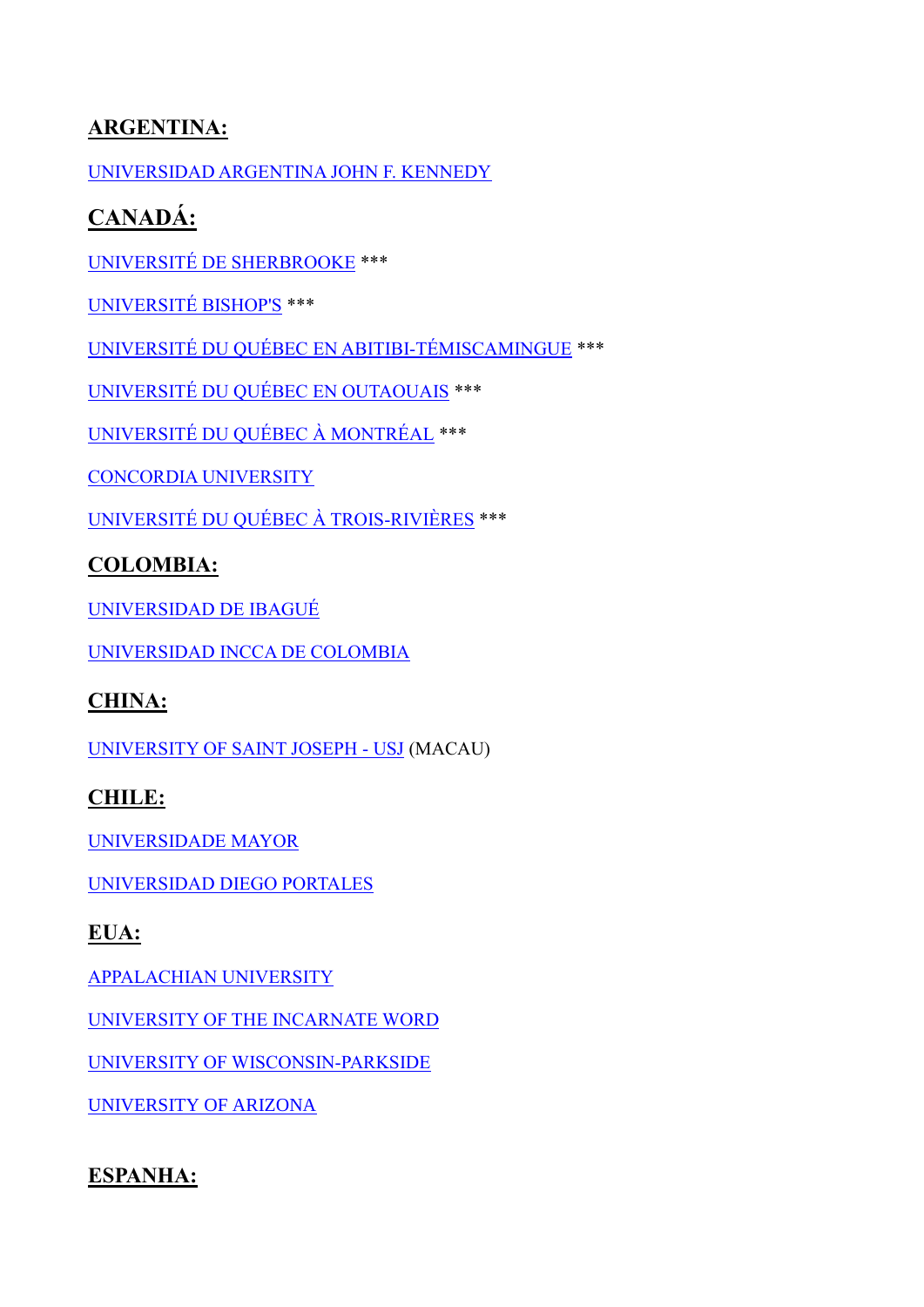[UNIVERSIDAD SANTIAGO DE COMPOSTELA](http://www.usc.es/graos/es/grados/ciencias-salud/psicologia)

[UNIVERSIDAD DE SALAMANCA](https://www.usal.es/grado-en-psicologia)

[UNIVERSIDAD DE OVIEDO](http://www.uniovi.es/estudios/grados/-/asset_publisher/X5CYKURHdF1e/content/grado-en-psicologia-2014?redirect=%2Festudios%2Fgrados)

[UNIVERSIDAD FRANCISCO DE VITORIA](https://www.ufv.es/estudiar-grado-psicologia-madrid/)

[UNIVERSIDAD CAMILO JOSÉ CELA](https://www.ucjc.edu/estudio/grado-psicologia/)

[UNIVERSIDAD MIGUEL HERNÁNDEZ DE ELCHE](https://www.umh.es/contenido/Estudios/:tit_g_124_C1/datos_es.html)

#### **FRANÇA:**

UNIVERSITE DE REIMS [CHAMPAGNE-ARDENNE](https://www.univ-reims.fr/formation/nos-formations/catalogue/sciences-humaines-et-sociales/licence-psychologie,21634,36070.html)

## **ITALIA:**

[LIBERA UNIVERSITÁ MARIA SS. ASSUNTA –](https://www.lumsa.it/en/teaching_bachelor_degree_science_psycology) LUMSA

[UNIVERSITÁ DEGLI STUDI DI MESSINA](https://www.unime.it/it/cds/scienze-e-tecniche-psicologiche)

[UNIVERSITÀ DEGLI STUDI DI MILANO BICOCCA](https://www.unimib.it/ugov/degree/4905)

[UNIVERSITÀ DEGLI STUDI DI PARMA](https://en.unipr.it/ugov/degree/5107)

UNIVERSITÀ DEGLI STUDI DI SASSARI

#### **ISRAEL:**

[BEN-GURION UNIVERSITY OF THE NEGEV](http://in.bgu.ac.il/humsos/psych/eng/Pages/default_old.aspx)

# **MÉXICO:**

[UNIVERSIDAD ANÁHUAC DEL SUR](https://www.anahuac.mx/mexico/licenciaturas/psicologia)

[UNIVERSIDAD DE LAS AMÉRICAS PUEBLA](https://www.udlap.mx/web/)

# **PORTUGAL:**

UNIVERSIDADE DO PORTO

[UNIVERSIDADE FERNANDO PESSOA](https://www.ufp.pt/inicio/estudar-e-investigar/licenciaturas/psicologia/)

[UNIVERSIDADE](http://www.ubi.pt/Curso/45) DA BEIRA INTERIOR

[UNIVERSIDADE DE ÉVORA](https://www.oferta.uevora.pt/)

[COOPERATIVA DE ENSINO SUPERIOR POLITÉCNICO E UNIVERSITÁRIO -](http://www.cespu.pt/ensino/candidaturas/cursos/detalhes-do-programa-de-estudos/?course=BO%5cPS#program-info) CESPU

[INSTITUTO PIAGET](https://ipiaget.org/licenciatura-de-psicologia-2/)